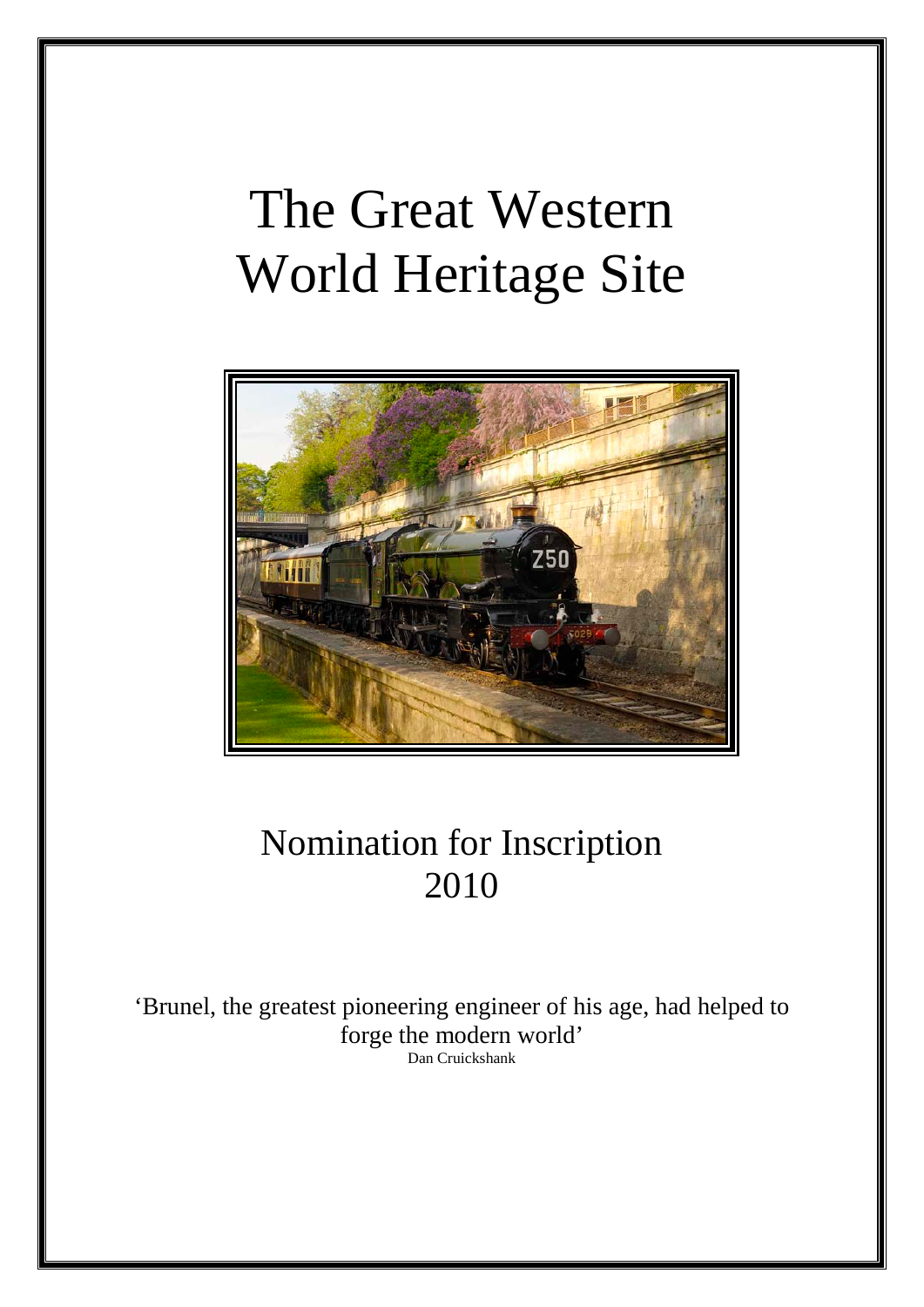### **Contents**

#### Introduction

- 1. The Great Western World Heritage Site: The genesis of modern transport 2006 (English Heritage)
- 2. 'Railways as World Heritage Sites' ICOMOS
- 3. Comparison Railways
- 4. Public Opinion & Celebrations
- 5. Tourism
- 6. Network Rail Ownership of the Proposed Site
- 7. Electrification
- 8. Local Authority Support
- 9. Site Management, Site Funding and Management Funding

Conclusion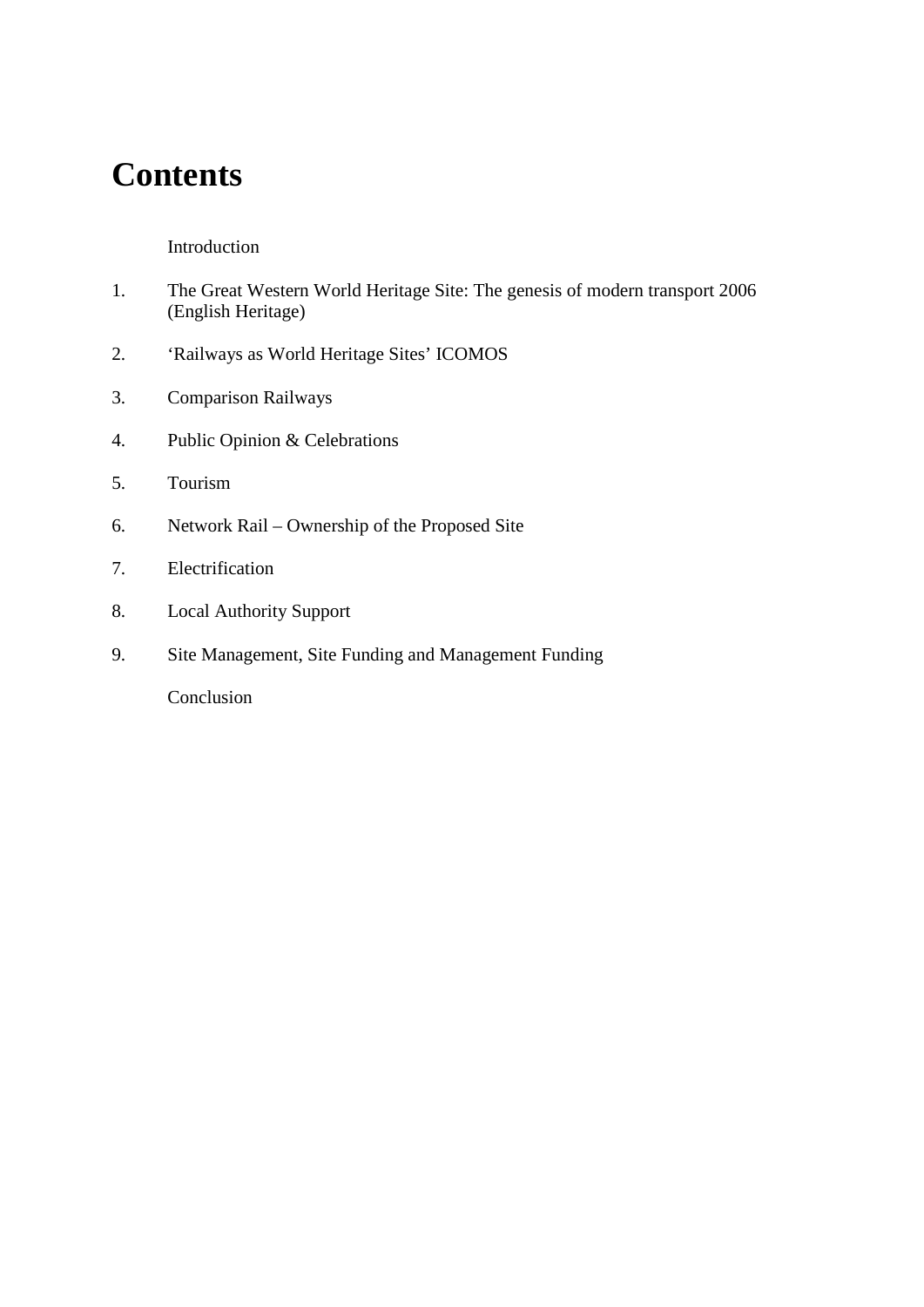#### **Introduction**

'*The wisest and safest plan in striking out a new path is to go straight in the direction we believe to be right, disregarding the small impedimenta which may appear to be in our way to design everything in the first instance for the best possible results….. and without yielding in the least to any prejudices now existing….. or any fear of the consequences*'. (Brunel)

It is said that the sign of greatness is the ability to inspire greatness in others. Isambard Kingdom Brunel's most important legacy is the inspiration that he gives to future generations through his vision and sense of self belief.

During his life, Brunel created the first inter-city mainline railway, transformed ocean going travel and built some of the most magnificent man-made structures in Britain, most of which still exist today. They were ground-breaking and innovative for their age and being, in the main, accessible to the public, are still to marvel at today.

\*\*\*\*\*\*\*\*\*\*\*\*\*\*\*\*\*\*\*\*\*\*\*\*\*\*\*\*\*\*\*\*\*\*\*\*\*\*\*\*\*\*\*\*\*\*\*\*\*\*\*\*\*\*\*\*\*\*\*

#### **1. The Great Western World Heritage Site: The genesis of modern transport 2006 (English Heritage)**

This report clearly made a very strong case for the inscription and should be given the due weight it deserves and not forgotten. English Heritage are advisors to the Government on the significance of heritage assets and their importance.

'*The Great Western Railway is regarded as the most complete early main line railway in the world. That it was one of the major achievements of the great engineer Isambard Kingdom Brunel is an important consideration*'.

'*The proposed Great Western World Heritage Site is truly a remarkable monument to virtuosity in 19th century transport engineering in Britain and to Isambard Kingdom Brunel's genius, and, as such, it is of outstanding universal significance*'.

'*His leading role in the transport revolution of the 19th century, on land and sea, left an indelible mark on the British landscape and in the preserved SS Great Britain a supreme legacy of British maritime engineering prowess. Constantly questioning received wisdom, his colossal energy, bravery and determination to carry out projects on the largest scale to an extremely high standard set him apart from his rivals. Brunel was outstandinly a man of his times – the epitome of the heroic Victorian engineer and a true creative genius*'.

A copy is enclosed for convenience.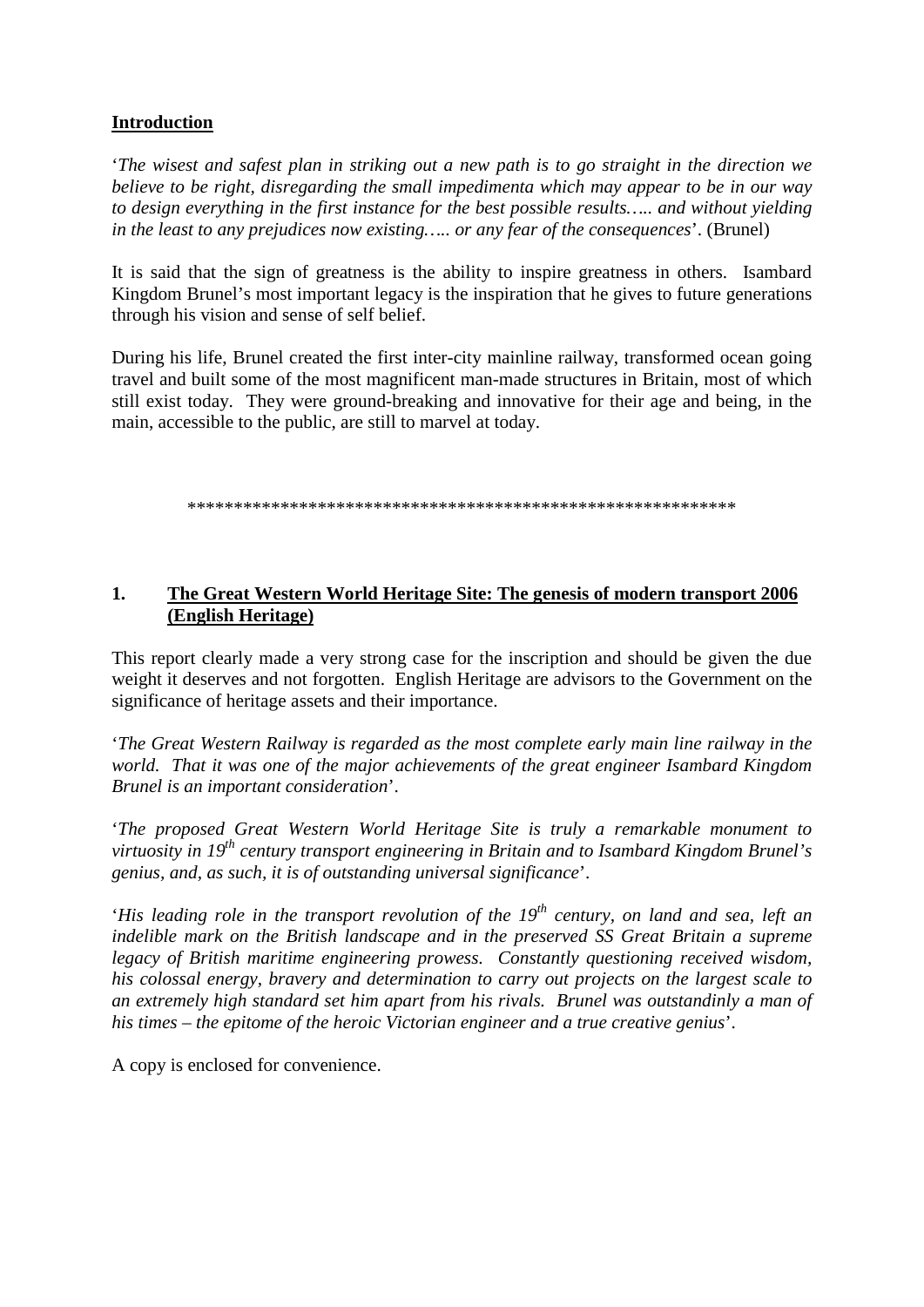#### **2. 'Railways as World Heritage Sites'**

'Railways as World Heritage Sites' by Anthony Coulls examined the inscription of railways as World Heritage Sites. The Great Western Railway was included as one of the cases.

'*Above all the GWR is as an excellent demonstration of how the criterion of works illustrative of genius may be applied in many ways. The railway was dominated more than any other in Britain, by the vision of just one man, Isambard Kingdom Brunel*'.

'*Economic considerations were very much part of the planning of the GWR. These, too, were developed in the grand style. Brunel intended that the railway would not only join London and Bristol but would also form part of a link between London and New York, employing iron steamships from Bristol. Transatlantic trade would be encouraged by the new link. This was socio-technical system building of the highest order, and Brunel's vision goes part way to explain the willingness of the GWR's backers to put forward the very large financial sums needed for the line's construction: their livelihood would benefit from the new railway*'.

'*….the Great Western is likely in the future to produce many dilemmas as modern requirements come to be reconciles with the desire to produce many dilemmas as modern requirements come to be reconciled with the desire to ensure the survival of original features. These challenges are made less pressing than usual by the very fact that Brunel constructed an extremely well (perhaps over-) engineered railway with such a thorough attention to detail that much of it remains suitable for high-speed use today. As a complete and still operating entity, 'Brunel's Billiard Table' with gentle curves and lack of sharp gradients is a fine tribute to the man who designed and the men who built it*'.

#### Conclusion

'*Railways are among the most important of industrial locations worthy of designation as World Heritage Sites. The designation of a carefully selected number of outstanding sites would bring to greater prominence the many ways in which railways have contributed – and in many ways continue to contribute – to the social, economic, political, cultural, and technical evolution of almost every country around the globe*'.

#### **3. Comparison Railways**

There are several distinctions between the GWR and other contemporary railways from the 'heroic age' of transport which make it the choice for inscription.

- The structures the length and breadth of the line remain virtually intact and still bear the hallmarks of Brunel's distinctive architectural design. In addition there are original Brunel structures along the length of the line which are still being statutorily designated and therefore the integrity of the line is considered to be higher now.
- The choice of a larger gauge lead to greater clearance of all its over structures and thus during the evolution of modernisation, did not suffer radical alterations which affected the other lines.
- The GWR was and still is one railway company and this above all else has enabled it to maintain its distinctive identity.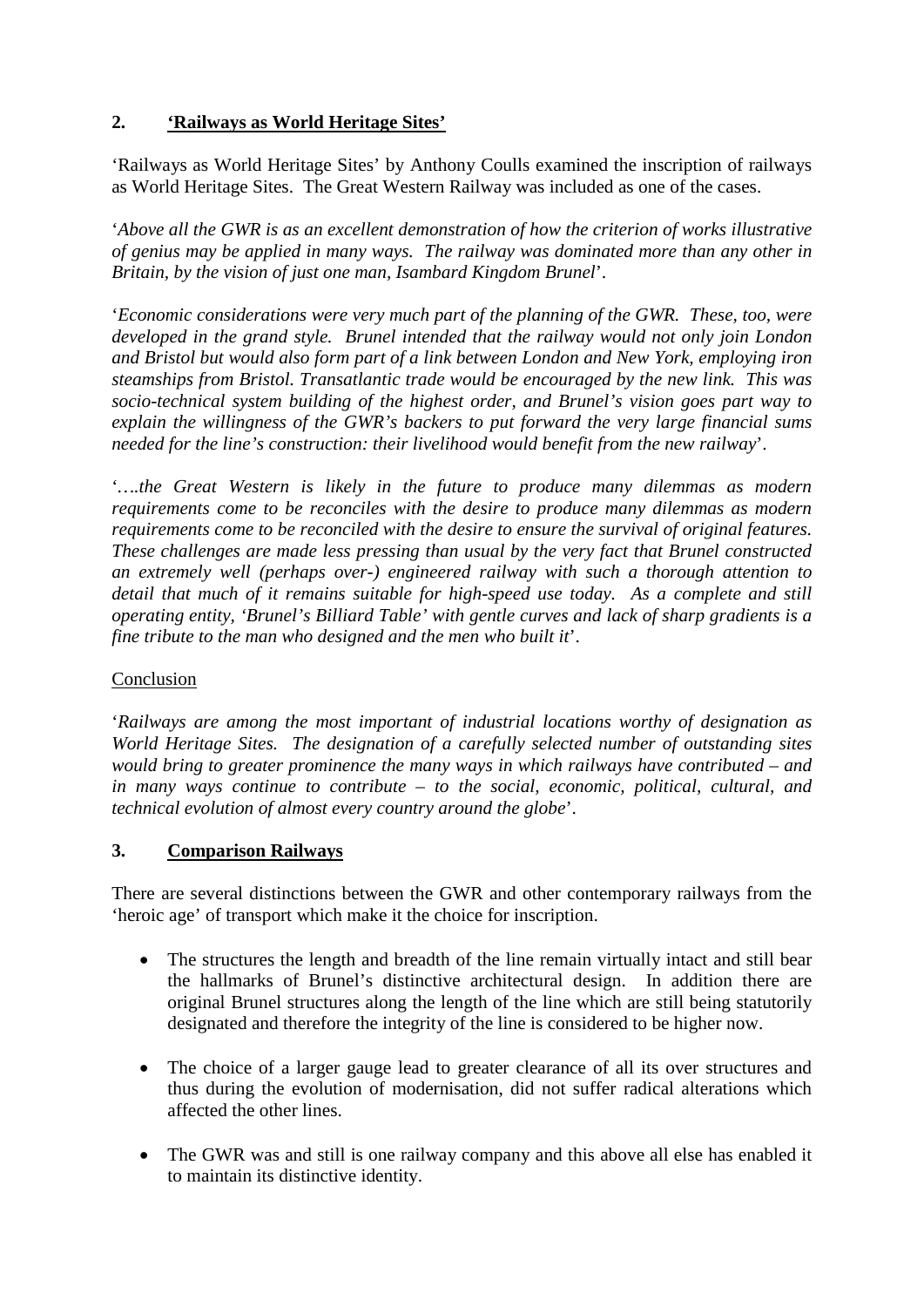- The GWR is the longest of the early inter-city main lines, is the most complete, and is still in use for it entire length. The completeness contrasts with the other early mainlines, such as the Liverpool & Manchester where only isolatd elements survive and the London & Birmingham Railway which has lost its London terminus, has been greatly altered and has abandoned its original Birmingham terminus.
- The termini Paddington and Temple Meads are still in existence, albeit that the original Temple Meads no longer houses active platforms. It is, however, still part of the Bristol Temple Meads complex and is therefore still in context.
- Unlike the comparable railways, the GWR is ultimately the work and genius of one man throughout, Isambard Kingdom Brunel. He was personally involved and responsible for all aspects of the enterprise and insisted on the highest standards of workmanship throughout. He negotiated with the clients, designed the track layout and rolling stock, devised radical solutions to civil engineering problems, secured finance, and recruited, motivated and managed staff.
- Until the Great Western Railway, Bristol and London had their own times. The reduction in the travelling time between the two cities meant this became an issue and standard (GW) time was introduced.
- After Brunel travelled on the Liverpool & Manchester Railway he resolved that the ride on his railway should be smooth and comfortable. To this end the broad gauge was created. '*A railway designed by gentlemen for gentlemen*'.

#### Stockton & Darlington Railway

The Stockton & Darlington Railway opened in 1825 and ran between Darlington and Stockton on Tees and from Darlington to several collieries near Shildon. The line was initially built to connect inland coal mines to Stockton, where coal was to be loaded onto boats. It was also the longest railway at the time.

Conceived by wealthy local wool merchant Edward Pease the S&DR was authorised by Parliament in 1821 and was initially intended to be an ordinary horse-drawn plateway, which were then commonplace in the UK. However, George Stephenson persuaded Edward Pease, on the day that the Act received Royal Assent, to allow him to resurvey the route and work it, at least partly, by steam.

A new Act of Parliament was obtained approving Stephenson's changes to the route, and a clause added to permit the use of 'locomotive or moveable engines'. The Bill also included provisions for transporting passengers though, at the time, they were regarded as little more than a sideline.

The line was 26 miles in total, with two cable-worked inclines at the western end, joined by a short horse-worked section. From Shildon the line was relatively level through Darlington to Stockton. The line's structures included one of the first railway bridges. Designed by architect Ignatious Bonomi, the so called 'first railway architect', the Skerne Bridge in Darlington is the oldest railway bridge still in use today.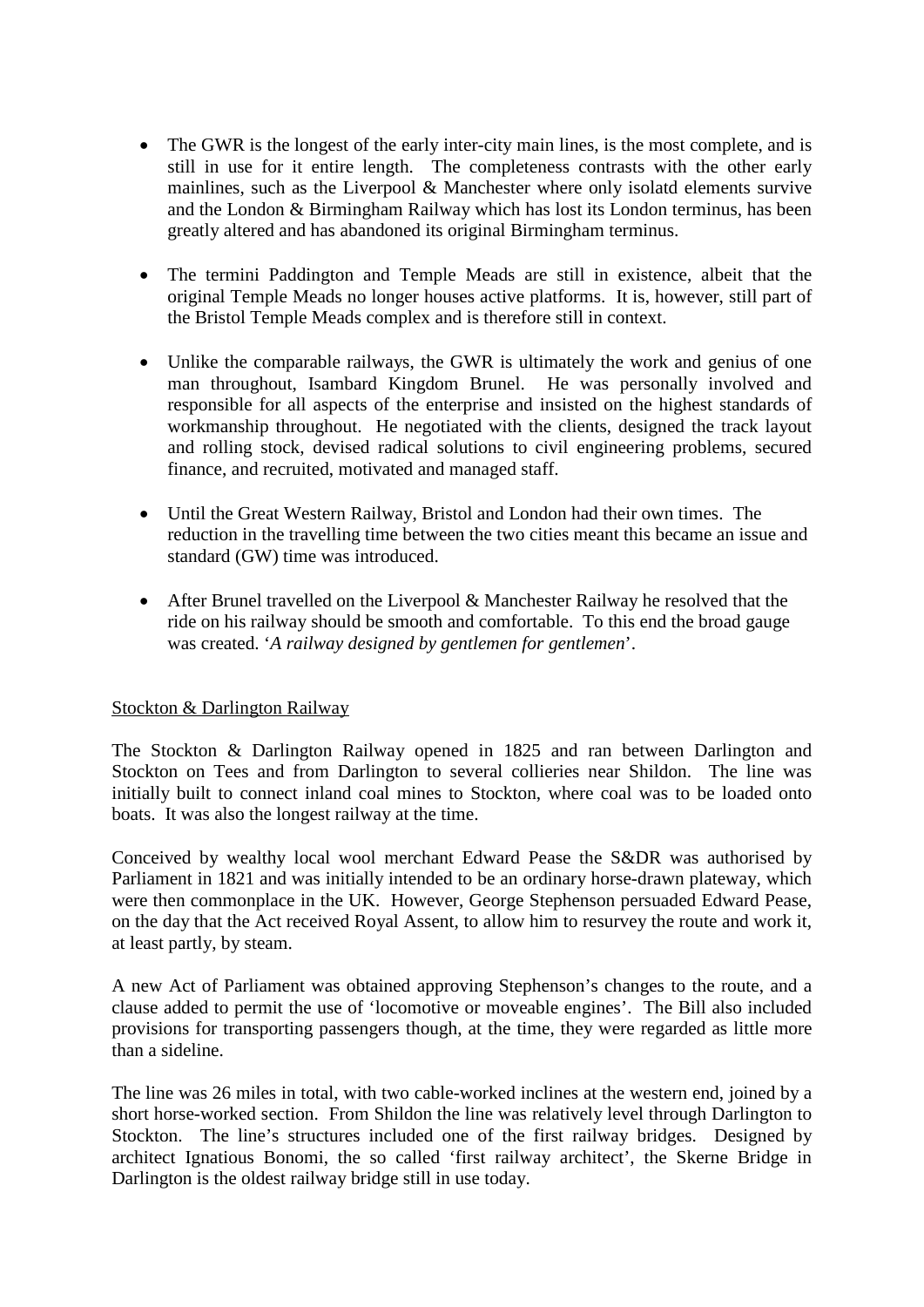The S&DRs track gauge was required to accommodate the horse-drawn wagons used in the older wagonways serving coal mines. This influence appears to be the main reason that 4ft 8 ½ was subsequently adopted as standard gauge.

Steam locomotives were then a new and unproven technology, and were slow, expensive and unreliable. Many people weren't convinced that steam engines were a viable alternative to the horse. So at first, horse traction predominated on the S&DR, until steam could prove its worth. The first locomotive to run on the railway was Locomoation No 1 built at the Stephenson works.

The first steam-hauled passenger train ran in September 1825 and carried up to 600 passengers. The first passenger train was not fast, taking two hours to complete the first 12 miles of the journey. Most of the passengers sat in open coal wagons, but one experimental passenger coach, resembling a wooden shed on wheels and called 'The Experiement', carried various dignatories. An experiemental regular passenger service was soon established, initially a horse-drawn coach with horse provided by the driver.

Steam traction was expensive in comparison to horse drawn traffic, but it soon proved that it was viable and economic. Steam locomotives could haul more wagons, and haul them faster, so in a typical working day the expensive steam engine could haul more coal than the cheaper horse. It soon became apparent that mixing faster steam-hauled and slower horse-drawn traffic was slowing the operation down, and so as steam technology became more reliable, horse-drawn traffic was gradually abandoned.

By 1833, the S&DR had become entirely steam-operated, and it gradually began to resemble a modern railway. The S&DR company became the sole train operator on the line, parallel double tracks were built for trains travelling in opposite directions, timetables were established and a crude signalling system was established to prevent collisions. These methods of operation became standard on railways across the world.

The railway itself consisted of few engineering structures of note and very little remains of the overall railway. A cast iron bridge over the River Gaunless (now in the National Railway Museum in York), a stone bridge over the River Skene and the first railway operated engineering workshops in the world at Shildon, now part of the National Railway Museum. Only a few miles remain in use with most being dismantled in the  $20<sup>th</sup>$  century. Remaining features include stone sleeper blocks and the Brusselton Incline and its engine house.

#### Liverpool & Manchester Railway

Opened in September 1830, the L&MR was the first main line railway to carry both passengers and goods, though it was primarily built to provide faster transport of raw materials and finished goods between the Port of Liverpool and mills in Manchester and surrounding towns. Huge tonnages of textile raw material were imported through Liverpool and carried to the textile mills near the Pennines where water and then steam power enabled the production of the finished cloth. The existing means of water transport, the Mersey and Irwell Navigation and the Bridgewater Canal, dated from the previous century, and were felt to be making excessive profits from the existing trade and throttling the growth of Manchester and other towns. There was support for the railway from the cities at either end, but opposition form the landowners over whose land the railway was proposed to pass.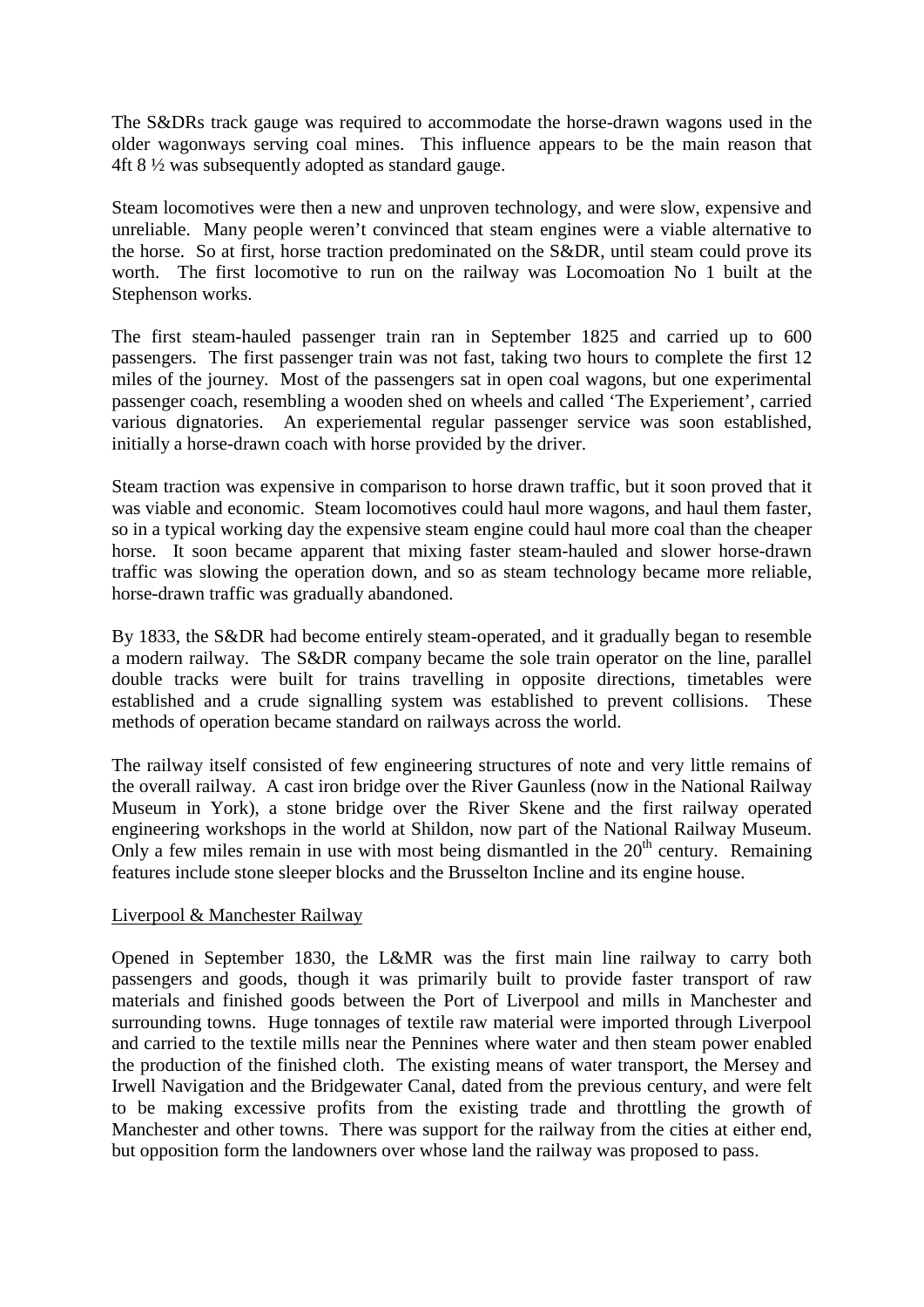In 1822 a committee was set up to promote the construction of a railway between the two towns. The first step was to survey the route. William James, one of the initiators of the Railway, took on this task, but initial progress was slow. In 1824, George Stephenson was appointed as Engineer and took over the surveying. As the engineer of the nearly complete Stockton & Darlington Railway and an experienced locomotive builder, Stephenson was an obvious choice. In February 1825, the Committee successfully petitioned Parliament for the introduction of a private bill. Unfortunately, close examination by the parliamentary committee revealed serious flaws in Stephenson's survey and the Bill was withdrawn. Stephenson was replaced by George and John Rennie. The second Bill was introduced in February 1826, approved by Parliament and given Royal Assent in May.

In spite of the failure of his survey, George Stephenson was appointed as Chief Engineer to the L&MR Company. Construction work began in the summer of 1826.

Although the land between Manchester and Liverpool is fairly flat, the 35 mile line was an engineering achievement for its time. The route involved about nine miles of embankment, 13 miles of cutting and the construction of 63 bridges, all of which were built of brick or masonry, with one exception: the Water Street Bridge at the Manchester terminus. A cast iron beam girder was used here to save headway in the street below the line. The most dramatic feature of the railway was the 60ft high nine arch Sankey Viaduct, designed by Jesse Hartley. However the biggest challenge was the 4 mile crossing of Chat Moss, a 5000 acre stretch of peat marsh. The construction of this stretch of track took three and a half years.

At first, the directors of the Liverpool & Manchester Railway Company were in a quandary about hauling trains either using stationary engines, located at intervals along the line, or locomotives. To assist them in reaching a decision about this dilemma, they decided to hold a competition where the designers of the winning locomotive would be awarded the sum of £500. The idea behind this was that if one of the locomotives was good enough, then it would be the one used on the new railway. The competition, which became known as the Rainhill Trials, was held in October 1829. The winner was the infamous Rocket by Robert Stephenson.

Initially trains travelled at 17 miles per hour, due to the limitations of the track. Drivers could, and did, travel more quickly, but they would be reprimanded. It was found that excessive speeds could force apart the light rails, which were set onto individual stone blocks without cross ties.

The original L&MR line still operates as a secondary line between the two cities. Although a lot of the original railway still exists in use, the original termini were soon bypassed. The Manchester Museum of Science and Industry now occupies much of the former Liverpool Road Station site, which was built as the Manchester terminus of the L&MR and Liverpool Crown Street, the original Liverpool terminus was closed in 1836 and has since been demolished and is now a landscaped park. Most of the original structures that remain are bridges and the Sankey Viaduct, but there are few early buildings still in existence. The skew bridge over the Irwell in Manchester remains on a disused section of line and the 1836 station at Edgehill has been restored.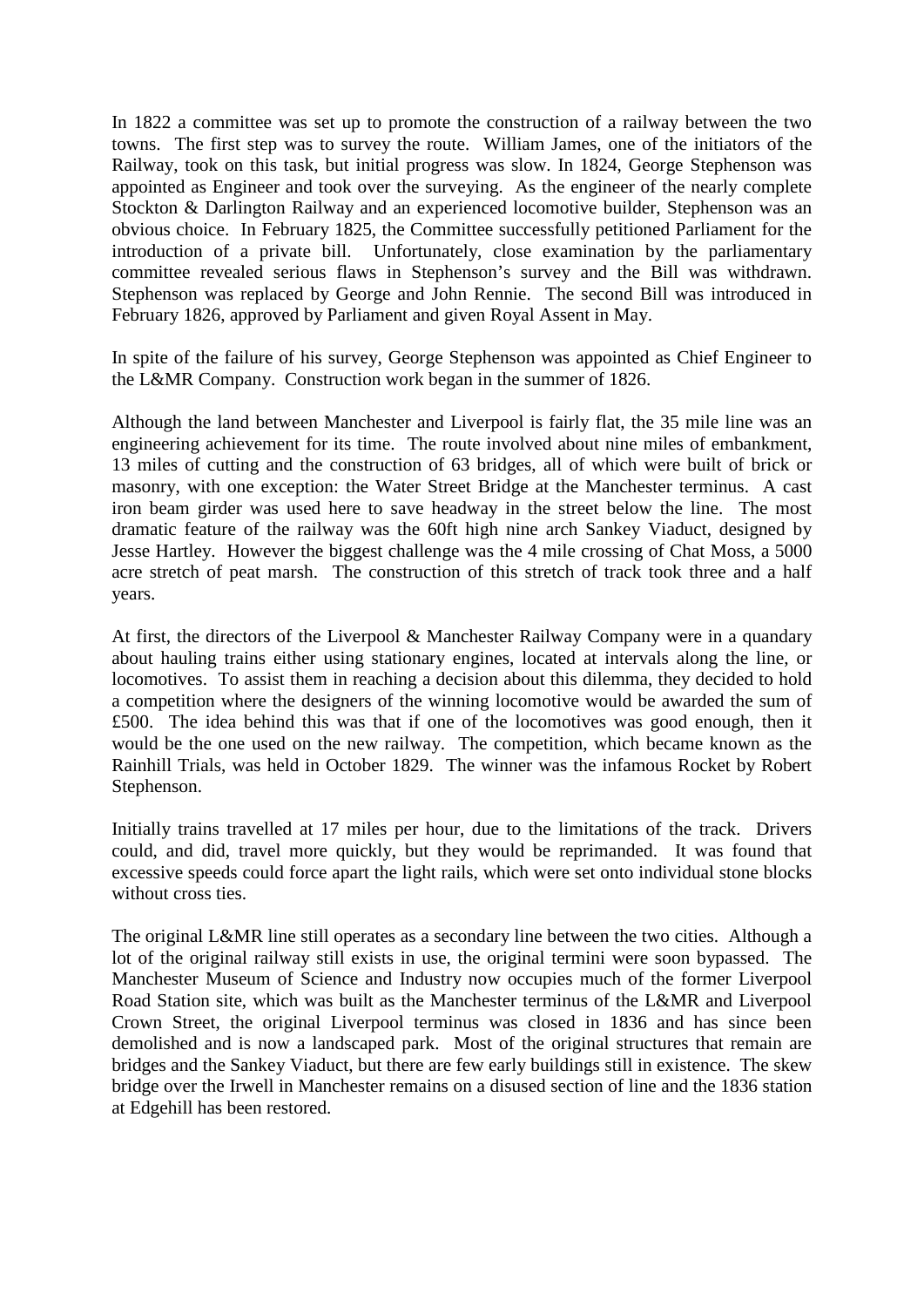#### The London & Birmingham Railway

The London & Birmingham Railway was an early railway company from 1833 to 1846 when it became part of the London & North Western Railway.

The 112 mile railway line which the company opened in 1838 between London and Birmingham was the first intercity line to be built into Lond. It is now the southern section of the West Coast Main Line.

The line was engineered by Robert Stephenson. It started at Euston Station in London and on to Birmingham where it terminated at Curzon Street Station which it shared with the Grant Junction Railway, whose adjacent platforms gave a link to the Liverpool & Manchester Railway and allowed through rail travel from London to those cities.

The company's first application for an Act of Parliament to construct the line was rejected in 1832, due to pressure from landowners and road and canal interest. However in May 1833 a second act was approved and the line received the royal assent. Construction begain in November of that year.

The line had been planned to open at the same time as the Grand Juntion Railway which entered Birmingham from the north. However great difficulty in constructing the Kilsby Tunnel in Northamptonshire delayed the opening.

The first part of the line between Euston Station and Boxmoor (Hemel Hempstead) opened on 20 July 1837. The line was not finished in time for the coronation of Queen Victoria on 28 June 1838, but aware of the lucrative traffic the event would generate, the company opened the north end of the line, between Birmingham and Rugby, and the south end from London to Bletchley with a stagecoach shuttle service linking the two parks to allow through journeys to London. The line was officially fully opened on 17 September 1838.

The locomotive workshops were established in 1838 at Wolverton, roughly halfway between the two termini at London and Birmingham. These workshops remained in use as a manufacturing facility up until the 1980s; today just a few parts of the original Wolveton railway works are used solely for rolling stock maintenance and repair.

In 1948 it became part of the West Coast Main Line as it is know today. The major change to the line during this period was electrification, which was carried out during the mid 1960s as part of BR's Modernisation Plan.

Neither of the L&BR's original termini, both designed by Philip Hardwick, has survived in its original form. Curzon Street in Birmingham closed to passenger traffic in 1854 (the original entrance building remains) when it was replace by New Street Station and the original Euston Station in London was demolished in 1962 to make way for the present structure which opened in 1968.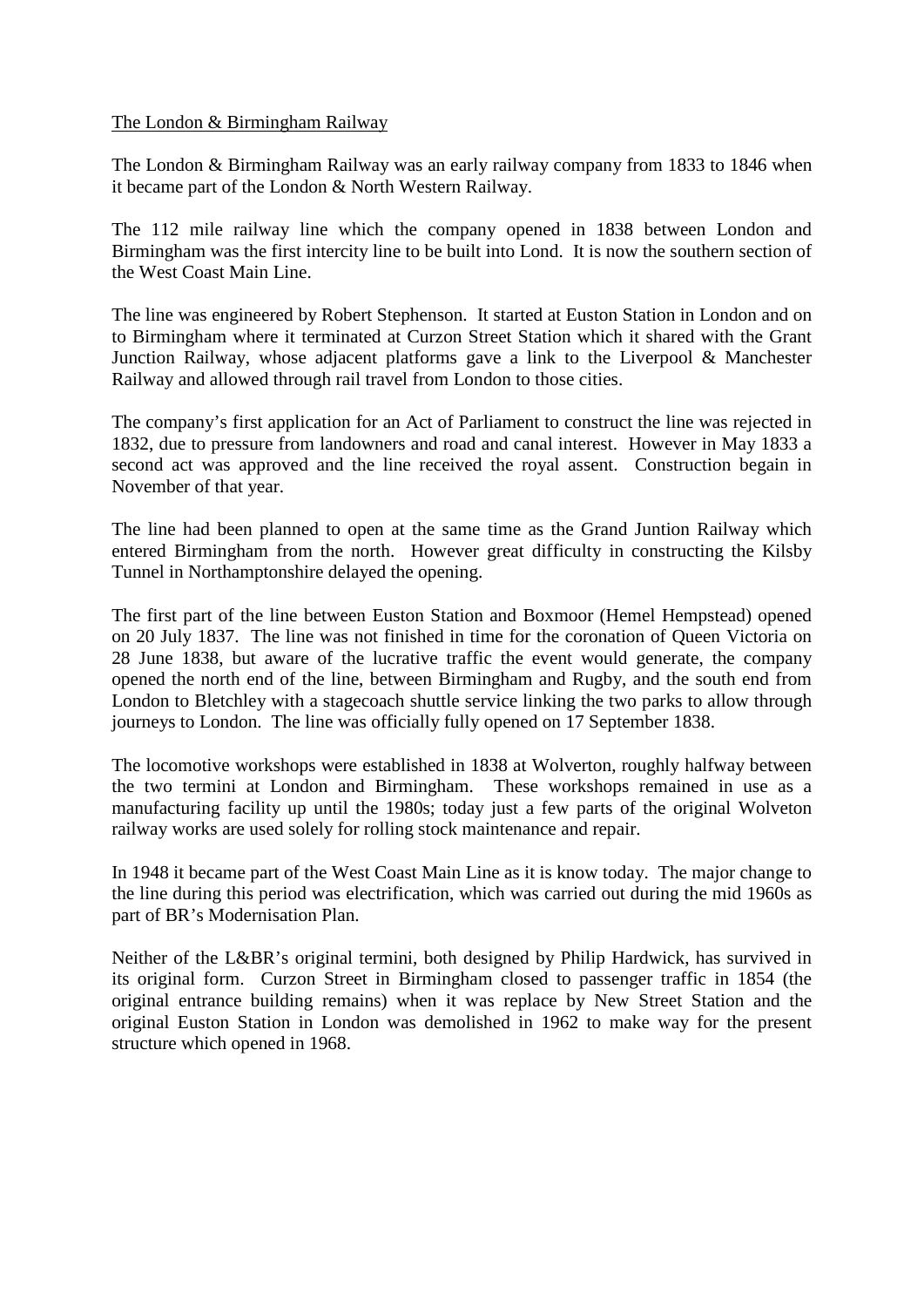Some features remain such as the Kilsby, Stowe Hill and Linslade Tunnels, Weedon and Brandon Viaducts, the Blisworth Arch and the Adderly Park Bridge but it has suffered rather more in adaptation to modern traffic and urban redevelopment. Electrification has affected many of the structures on the line, its terminus at Euston with its Doric Arch was demolished in 1962 and its smaller northern counterpart the entrance building at Curzon Street, Birmingham survives in isolation, long since severed from the railway.

#### **4. Public Opinion and Celebrations**

Brunel is held in tremendous affection by the general public. In 2002, the BBC held a public competition to determine who, in the eyes of the general public, is the Greatest Briton. Brunel was the only engineer to appear in the top ten and was only just beaten into second place by Sir Winston Churchill. He was the only engineer in the top ten and therefore it would not be unreasonable to consider him as 'the Greatest Engineer'.

2006 was the bi-centenary of Brunel's birth. Brunel 200 provided an exciting and wideranging programme of exhibitions, publications, walks, competitions and talks to commemorate the life, times & legacy of Brunel. This culminated in a spectacular firework display at the Clifton Suspension Bridge.

 $2010$  is the  $175<sup>th</sup>$  anniversary of the granting of the Royal Assent to the GWR Bill. Throughout the country events, exhibitions, many steam specials and celebrations are being held. This demonstrates the popularity that the GWR still has within the wider public. To place the GWR on the new Tentative List would be an appropriate recognition of its significance at this important anniversary.

Recently Dan Cruickshank presented a television programme entitled 'Brilliant Brunel' as part of his Great Train Journeys series, which illustrates the enthusiasm and affection for Brunel. A DVD copy is enclosed.

#### **5. Tourism**

Although it is not the role of World Heritage to promote tourism it is clearly a recognisable benefit.

In the case of the Great Western Railway tourism has always played a part in the line; at one time it was advertised as 'The Holiday Line'. Over the years a myriad of advertising posters extolling the virtues of places to visit along the GWR line have been created. STEAM in Swindon have an excellent selection of these posters.

In 2008 a successful exhibition was held at the Victoria Art Gallery featuring some of these posters in respect of Bath.

The GWR would also be a sustainable WHS with visitors being able to visit all the various structures and associated 'pearls' and 'beads' by a sustainable method of transport, indeed, the transport that Brunel intended.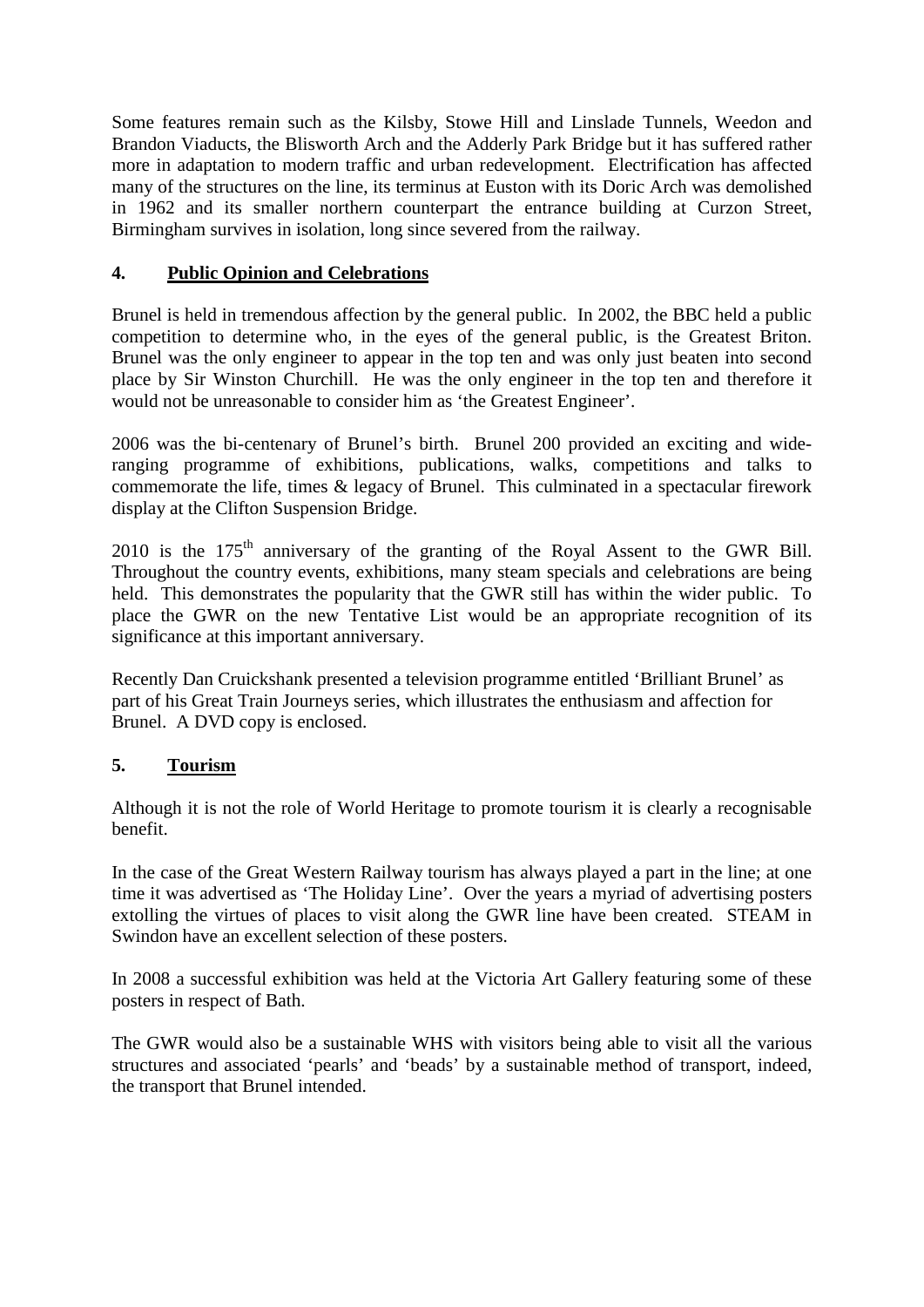#### **6. Network Rail - Ownership of the Proposed Site**

We have not been in direct contact with Network Rail to ascertain their views on a Great Western World Heritage Site. The document '*World Heritage for the Nation: Identifying, Protecting and Promoting our World Heritage – Analysis of Responses to the Policy Review*' (December 2009) makes it clear that Network Rail would not support the inscription:-

'*Network Rail has declared that it would not support the nomination of the Great Western Railway and the Forth Bridge*'.

Other points are made which we address in turn (63 is the reference given to Network Rail within the documentation):-

'*Would in fact prefer all operations railway assets to be removed from the TL permanently. There are already strong protection controls in place through listing*'.

This is clearly unreasonable as the World Heritage Site as proposed must be based on sections of the existing working network. However, the proposed site comprises seven outstanding individual elements and is restricted to the line of the original GWR railway and the structures associated with Isambard Kingdom Brunel. It does not include the present day track and operational infrastructure.

It is agreed that listing provides certain protection for the structures. However listed structures tend to be regarded in isolation and group listing over the entire GWR is impractical. World Heritage status recognises the importance of the major contribution the GWR made to industrialisation world-wide, the impact it had on society and the development in transport and civil engineering.

It is agreed that listing provides certain protection for the structures however this fails to grasp the whole importance of World Heritage status. In particular:-

- That industrialisation is one of the major contributions to the world and that the formerly proposed WHS based on Great Western Site was chosen by English Heritage because is represented development in transport and civil engineering that facilitated and spearheaded that contribution.
- The choice of the former GWR Railway by English Heritage was because the line represented Britain's first generation of main lines, it was '… the finest and best preserved example…'.
- The report prepared for ICOMOS by Coulls et al in 1999, by a panel of international experts, notes that 'Railways are among the most important of industrial locations worthy of designation as World Heritage Sites….'.
- Fails to recognise the individual creative genius of Isambard Kingdom Brunel and his contribution.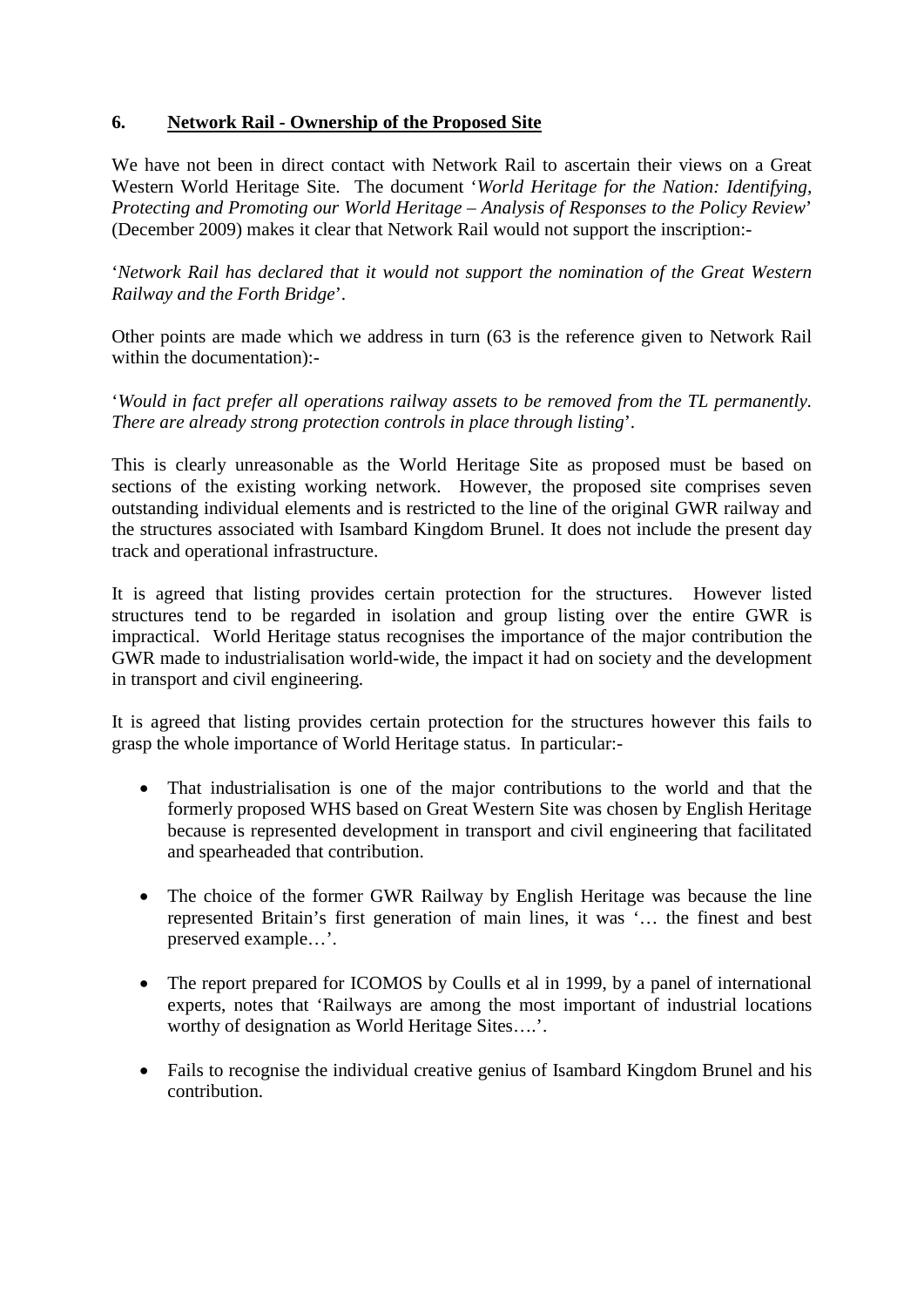'*WH status is not needed to protect railway assets. 63 has a good record in terms of looking after railway heritage, working closely with a number of heritage organisations*'.

'*Already work towards civic pride through commitment to preserve all sites and surrounding areas*'.

Claiming to have a good heritage conservation record is not sufficient reason for not designating a site as a World Heritage Site. If Network Rail has such a good record on heritage conservation they will be aware of the importance of the line and the genius who created it, Isambard Kingdom Brunel. English Heritage have stated its importance and supported its nomination previously, the report on which is the mainstay of this nomination. Network Rail should be proud that the line is being considered for World Heritage status.

'*Management of railway sites must not impede maintenance and further development of the railway. Permitted Development Rights must be retained in all cases*'.

#### '*Decisions with regard to performance and safety must remain with 63*'.

The designation of a World Heritage Site does not mean that decisions with regard to performance and safety will be removed or that safety will be compromised. Nor does it prevent renewal or enhancements. There are existing World Heritage Sites in this country where new development is being allowed. Designation of a WHS does not necessarily prevent new development.

What it does mean is that the significance of the heritage asset has been clearly identified so that any decision to be taken can be informed by the international importance of that asset.

#### '*Already carry out educational activities, including safety awareness, educational visits have significant safety risks*'.

It is recognised that Network Rail carries out educational activities, however it is not accepted that educational visits will have safety risks. A large number of the proposed structures are visible from the public highway and all are visible from inside scheduled trains. Therefore there is no implication that designation will increase safety issues.

#### '*63 should be part of the Steering/Advisory Group*'.

There is no disagreement in this, however, the views of the owner, although important, are only one factor to be borne in mind and should not be the prime factor when determining WHS designation.

#### '*Cost of inscription would outweigh benefit*'.

The need to consider the economic benefits of a proposal is acknowledged but this has to be balanced against any harm caused to the significance of the heritage asset, and then an informed decision made. Many of the GWR 'pearls' are part of the operational railway and as such, maintenance of them is already funded, and public access to a number of them is already provided as passenger facilities.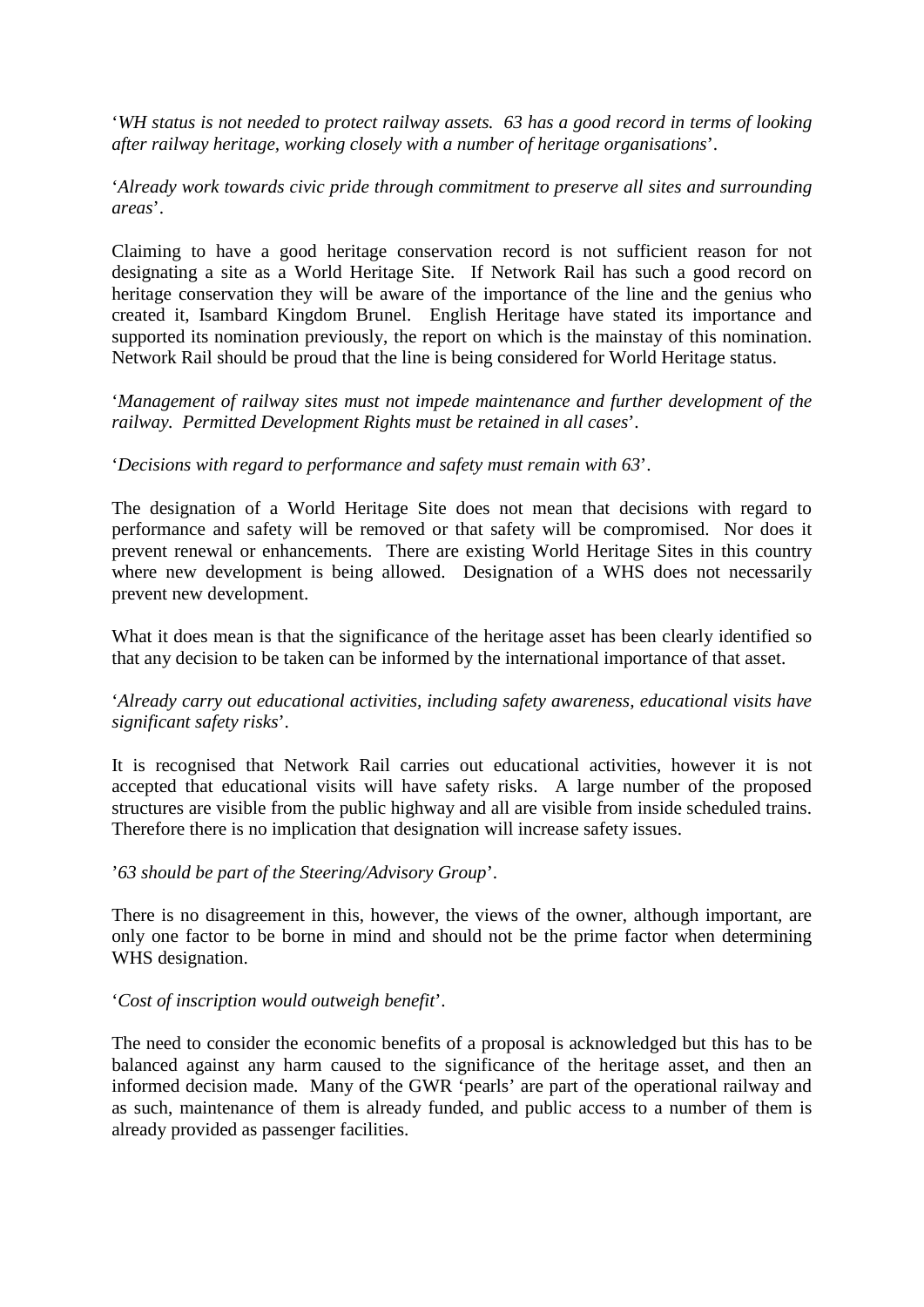#### General Point

There are a number of World Heritage Sites where local authorities, residents, businesses and commercial concerns are proud and actively celebrate being in a World Heritage Site. There may, likewise, be those who live and work in such areas that would rather they were not in a World Heritage Site and disagree with such designations. However, their views did not prevent the sites being designated. It is considered that Network Rail should not be treated any differently from the other designated sites. Just because it is a private, not for dividend, company does not mean it should be given any special treatment.

For Network Rail to be able to veto a nomination appears extremely unjust. No one private organisation should have the power to veto something as important as the designation of a heritage asset of worldwide significance. It opens up the whole question of the right of the individual organisation, or indeed individual, opposing heritage designations when the site otherwise meets all the other criteria for nomination. Bearing in mind that the listing process does not require the consent of the owner, there should be a similar approach to other heritage designations such as World Heritage Site status. It is of concern if the wishes of one organisation take precedence over a wider and more important community interest.

In addition the fact that there is only one owner should make management of the site simpler. To take a similar site as an example, Hadrian's Wall has a myriad of owners, yet through some co-ordination and co-operation works spectacularly well as a World Heritage Site.

#### **7. Electrification**

Clearly one of the biggest issues surrounding the GWR is the proposed electrification of the route. Though it is not yet clear whether this will now continue due to the proposed budget cuts, nonetheless the issue has to be considered.

There are many ways to electrify lines, some more intrusive than others, and clearly the impact upon the structures will have to be taken into consideration. However, designating the line as a World Heritage Site would not prevent this from happening. World Heritage Site status does not prevent development or progress. Most structures are already listed and therefore the impact of electrification will have to be taken into account during requests for consent for works. It may be that imaginative solutions have to be considered, but that should always be the case.

#### **8. Local Authority Support**

In the short time of the nomination process and given our local amenity group status, we have not been able to ascertain support of the various local authorities. However, as this nomination is the same as that in 1998 we have no reason to believe that the situation would be any different in 2010.